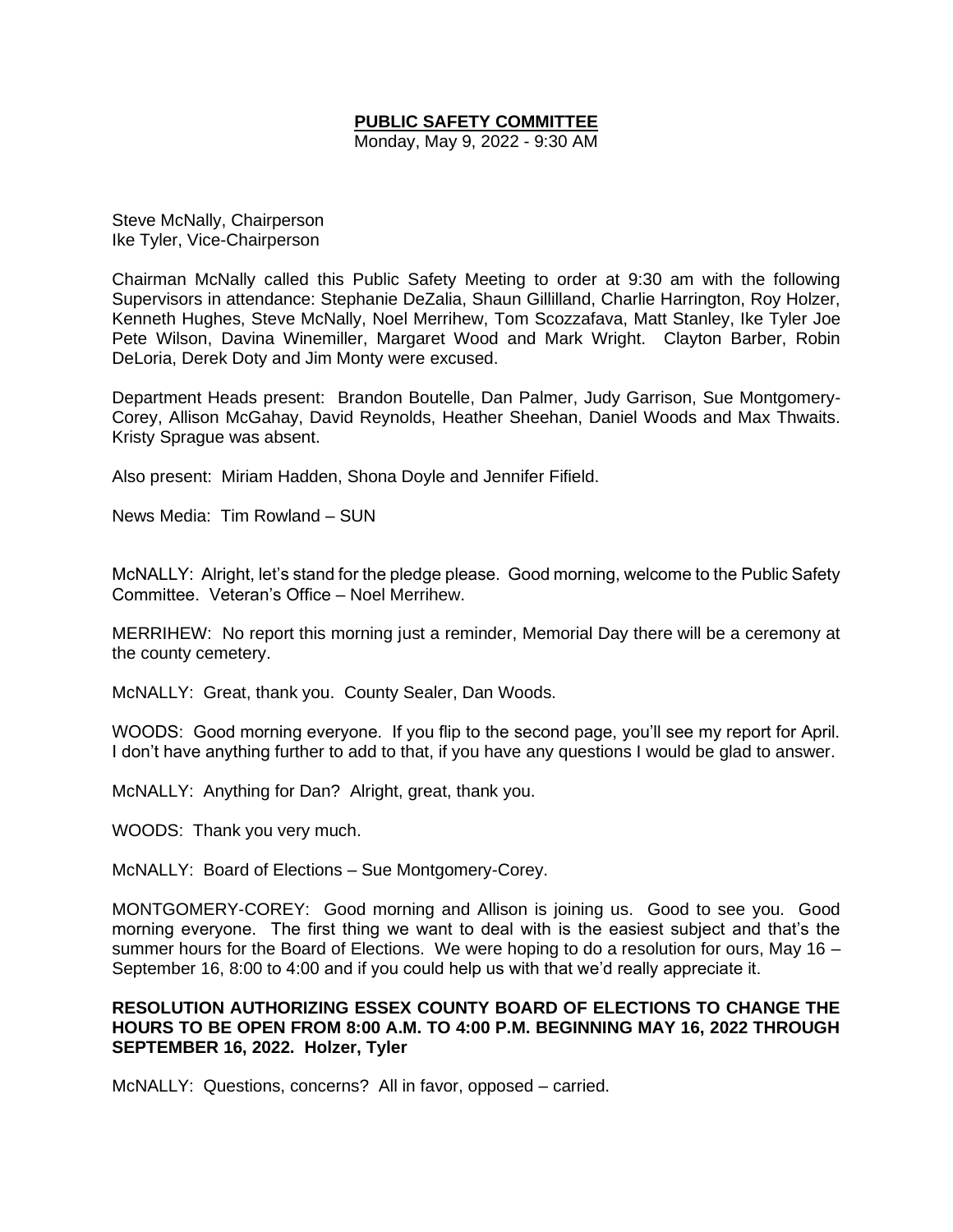MONTGOMERY-COREY: Okay, do you want to take it over or do you want me to keep going?

McGAHAY: What topic do you want to cover next?

MONTGOMERY-COREY: I want to do a heads up about the grant that we will be getting, we don't have any information as far as timing or amounts but we will be getting a grant from the State for applications and ballots to pre-pay postage for absentee ballots. I just want to give you a heads up that's coming. We don't need an action from you right now but just heads up and then we also wanted to let you know that we will be needing to do a mailing to voters impacted by the potential second primary that you may have heard. Things are very challenging in the election world right now. We have a June 28<sup>th</sup> primary that has been on the calendar and that, at this point is a local primary, we have no local primaries so that's clear for us but there are probably statewide primaries that will have to take place on that day and then we anticipate an August  $23<sup>rd</sup>$  primary that will likely include Congressional candidates and the State Senate candidates. We're waiting on information on that from the courts and the State board of Elections and then on November 8<sup>th</sup> we have the general election so one of the many unknowns of this whole redistricting court challenge thing and one of the cases that was filed was concerning Assembly races and Assembly lines. We don't know where that is headed but we do anticipate that it may impact the Assembly races but also anything that is tied to the Assembly district lines like State committee seats or county committee seats.

McGAHAY: Judicial bill.

MONTGOMERY-COREY: Judicial delegates as well although most likely the Judicial calendar will stay the same as far as the caucus I would assume.

McGAHAY: Well, if they had an August 23<sup>rd</sup> primary then they wouldn't be able to do the August 8<sup>th</sup> convention.

MONTGOMERY-COREY: Oh, okay.

McGAHAY: So everything would change. That wasn't a new lawsuit that was brought, it was a motion to intervene just clarifying so we don't know where that is going. I know there is oral argument on that tomorrow and we'll find out more but if there is the August 23<sup>rd</sup> primary then that adds of course another nine days of early voting as well and we do need to discuss that as a group because while the beach house, you know we had that legislation that was passed that said that the municipality with the highest population has to be the place that has the early voting site that for us is the Village of Lake Placid and the Mayor and the Village Clerk have been absolutely fantastic about letting us use that space for early voting. It's secure, it's assessable, it meets all of our needs but we've never asked them to use that location in August before. June has always been great because the beach isn't open yet, the kids are still in school so you don't have the crowds, August is going to be an entirely different scenario with visitors, people assessing the beach, it's already limited to one-way traffic only because of all the roadwork we have going on and while it has been discussed with the Village Clerk and they are totally agreeable to allowing us to be there, we might just have some issues with how to get voters into the building with all the traffic issues so we'll look at it together.

McNALLY: Do we anticipate having a second site?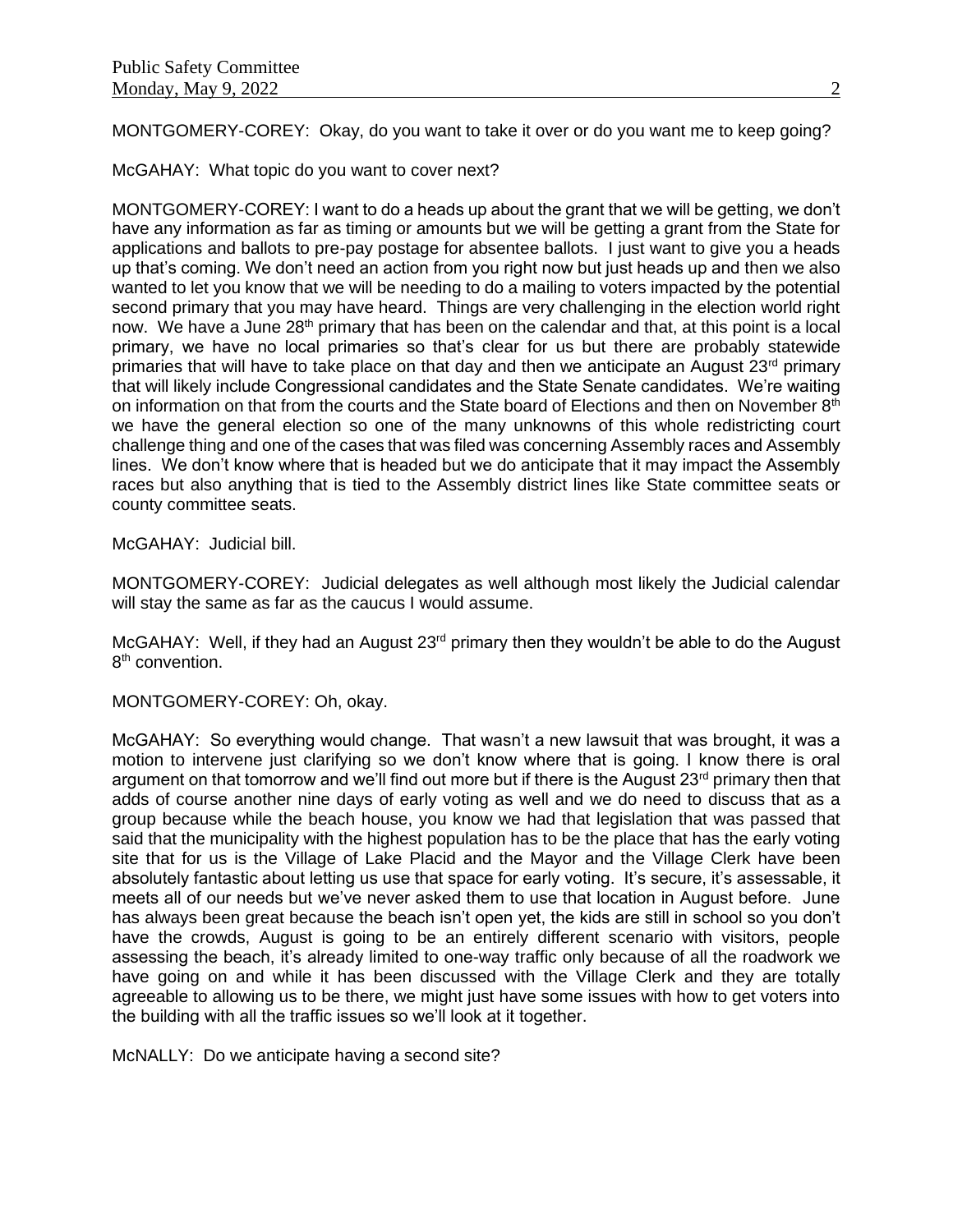McGAHAY: Well, we don't know, we haven't talked about that part either you know last year when we did the North Hudson site, thank you so much, thank you for that we asked you to approve that on a one-year basis so that we could try it out and see how it went and a lot of the reasons for using North Hudson was because we had so many primaries for local offices down in the southern end of the county so we really needed that so we'll have to talk about that as well. Thankfully I don't know if public safety is going to be available to us as well this year but that was always a great site also but it's going to be a challenging year but we don't know exactly what to ask you for yet because we don't know what we are up against moving forward.

MONTGOMERY-COREY: Yup and I think a couple other things, one thing that I've been very concerned about as you know we've had an ongoing inspector shortage as does everybody in the State and I think having a second primary, in August during prime vacation time is going to make that challenge even bigger so we'll be having to work on that, figuring out was to be more outreach so that we can hopefully attract some more inspectors so it's a very challenging time for the Board of Elections as they are always challenging this is more so, so we appreciate your support in all of this and I don't have anything more.

WINEMILLER: Does the voting have to take place in a municipally owned building?

McGAHAY: No, absolutely not and just I wanted to also point out that there have been counties that got waivers, were able to get waivers allowing them to not comply with that rule that you have to have your early voting site in the municipality with the highest population Washington County did that, help me with the other county that did that.

MONTGOMERY-COREY: I'm not remembering but what I do remember is that the waivers that were granted, were granted through legislative action so if this county wanted to seek a waiver it would likely need to go to through the State Legislature and as we all know, the State Legislature ends its session in mid to late June so the timing of that is not wonderful for asking for a waiver but it could potentially be done.

WINEMILLER: I would like to suggest the possibility of using the Lake Placid Elementary School as a voting location.

McGAHAY: I'm sure that that would probably be shot down for June and for November's elections because the kids are still in school but for August that's absolutely a possibility yes, sure. Schools are great as long as school isn't in session because we take up their whole space. When we tried to use schools for early voting you know we need our machines secure which means, if we're in the gym, no there's no practices in the gym for nine days straight, no one goes into the gym for nine days straight and that's just not feasible for a school district.

SCOZZAFAVA: If we were granted a waiver, where would you suggest if we don't need to do North Hudson?

McGAHAY: It would be a waiver to not have to do it in the Village of Lake Placid just somewhere else.

SCOZZAFAVA: Somewhere else being in North Elba?

MONTGOMERY-COREY: No the waiver wouldn't necessary be for that but we would have to discuss it and we have not discussed that possibility.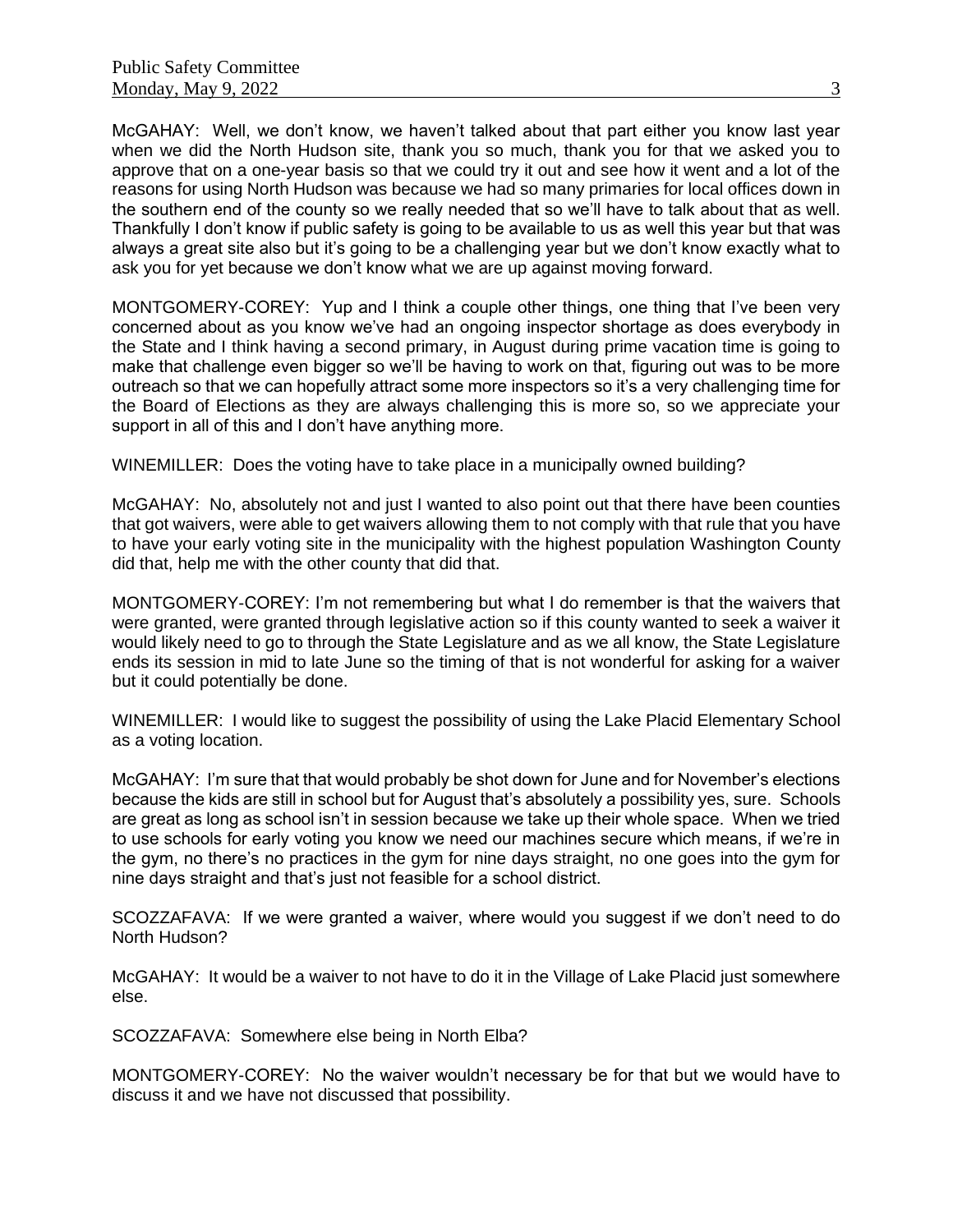SCOZZAFAVA: I think we should do a resolution making that request regardless if it goes through or not, at least make the request.

McGAHAY: Well I don't know if you've been through Lake Placid? I live in Lake Placid.

SCOZZAFAVA: Yes, it's all tore up.

McGAHAY: It's all tore up. I mean the end goal is wonderful. It looks better and better all the time it's just going to be tough on voters.

SCOZZAFAVA: So I think, it's May, we may have time if we get Dan Stec –

McNALLY: Are you moving that Tommy?

SCOZZAFAVA: I'm not on the committee.

HOLZER: I have a question as well.

McNALLY: Would you like to move that resolution?

HOLZER: After my question. So for your poll watchers, where are they primarily coming from for your early voting locations from last year, where did they come from? Elizabethtown?

MONTGOMERY-COREY: They came from all over but they were among our more experienced inspectors there's a difference between poll watchers and inspectors.

HOLZER: Right, okay. I meant inspectors.

MONTGOMERY-COREY: I figured you did.

HOLZER: I'll move that to request the waiver.

### **RESOLUTION REQUESTING THE ESSEX COUNTY BOARD OF ELECTIONS A WAIVER TO THE RULE OF HAVING AN EARLY VOTING SITE IN THE MUNICIPALITY WITH THE LARGEST POPULATION. Holzer, Tyler**

McNALLY: Questions, concerns? All in favor, opposed – carried.

McGAHAY: Supervisor Holzer you have your marijuana referendum on the ballot this fall, you had asked me if the Board of Elections has everything that they need to place your ballot proposal in November ballot and we have everything that we need from the Town of Wilmington, right? We have the ballot proposal, the abstract. Other towns that have a marijuana referendum on your ballot this year? North Elba. Town of Jay – do we have everything that we need from the Town of Jay, yes? Great. North Elba, I already know that we have everything for that. Okay, great thank you.

SCOZZAFAVA: Tomorrow Port Henry Fire District #3, is putting on the ballot a \$4.5 million bond issue which legally they are way over the border of limitation limit. I was surprised to hear that the Board of Elections, they run these elections on their own? The fire districts?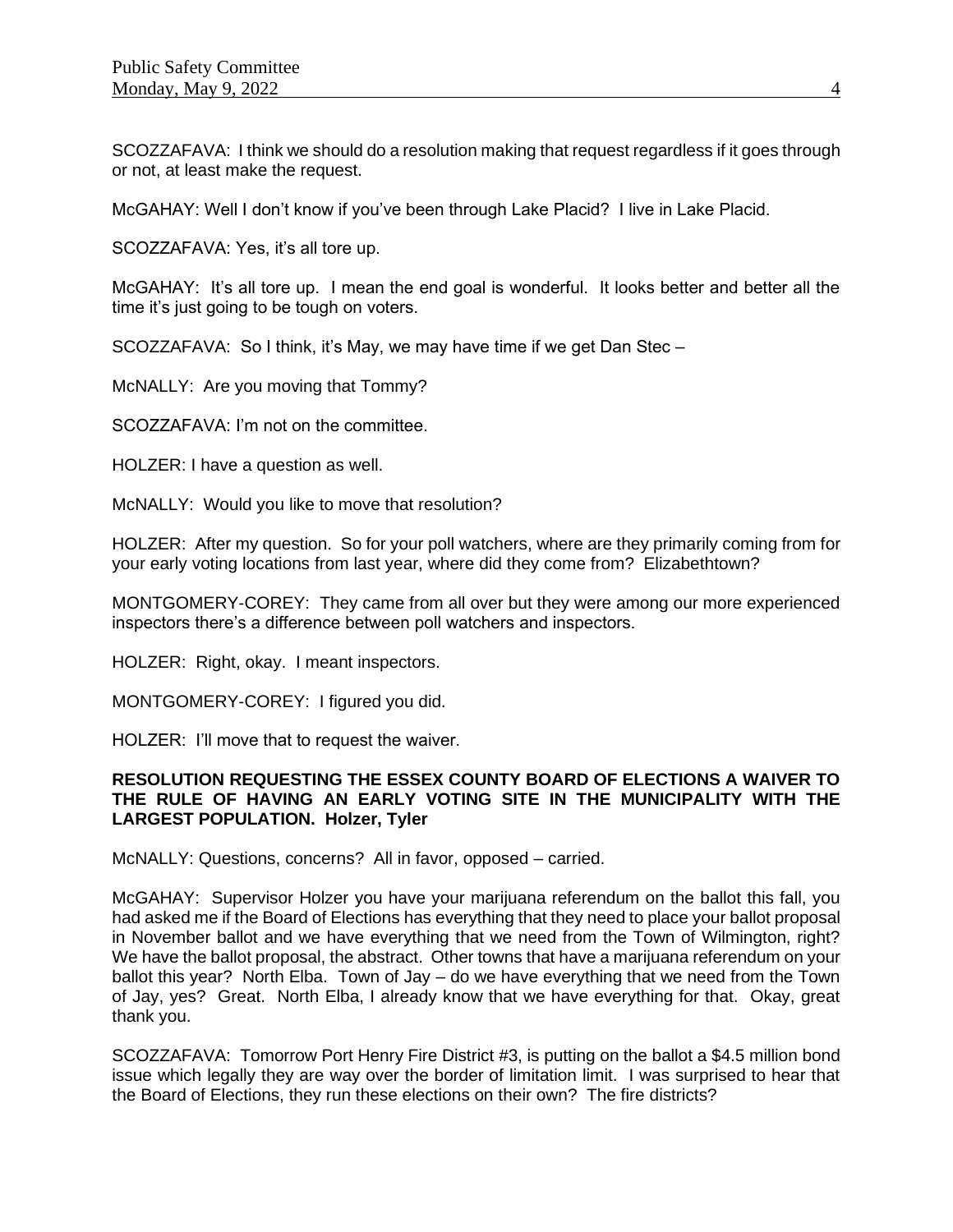McGAHAY: The fire districts, yeah, we don't run fire districts, we don't run school board elections, we don't run Village elections, we don't' run fire district elections. Under the election law it specifically says, right in the beginning like in Chapter 1, it lists out that county boards shall be established and here are the elections that they are to run.

SCOZZAFAVA: So there's no checks and balances to this if somebody wanted to –

McGAHAY: I'm not saying there's no checks and balances. I mean those are paper elections so you know, I'm sure that you have a group of people, I'm expecting that there are a group of people that reviewed the ballots together.

SCOZZAFAVA: I'm just taken aback with how this process works and then I found out that the residences are getting calls from all kinds of landlords and business owners that can't vote, even though they will be assuming the burden, the people that live in the apartments can go vote. The Lee House being a prime example that would increase their tax bill by thousands of dollars and yet, the owners have no say in the matter. I guess we need to discuss that.

McGAHAY: Yeah, when there's a commercial property who the residence is, is a question that comes up.

McNALLY: It's not getting fixed here so.

SCOZZAFAVA: It's insane.

McNALLY: Just another point, Lake Placid is 75 miles from Minerva for that voting, if we don't move it and with the cost of fuel, that's a hardship to drive that far.

SCOZZAFAVA: We have one in North Hudson, correct?

McNALLY: We did last time; it doesn't mean we are this time.

MONTGOMERY-COREY: We did searches on the amount of time it would take somebody to drive from the southern part of the county up to North Elba and it's, up and back it's almost three hours.

McNALLY: Right and also, do we have an estimated cost what the second primary is going to cost us, to run the second primary?

MONTGOMERY-COREY: No not at this point.

McGAHAY: Well, we used to have, remember until a couple of years ago we always had two primaries, every other year Congress was in June and your State and Local were in September and then we had the general election in the fall and some years we had a fourth when you had the Presidential primary in February as well so we can tell you what our most expensive elections have been in the past, we have that historical data.

MONTGOMERY-COREY: But current costs, we haven't cost it out in current costs.

McGAHAY: Right, including early voting. We never had one of those years.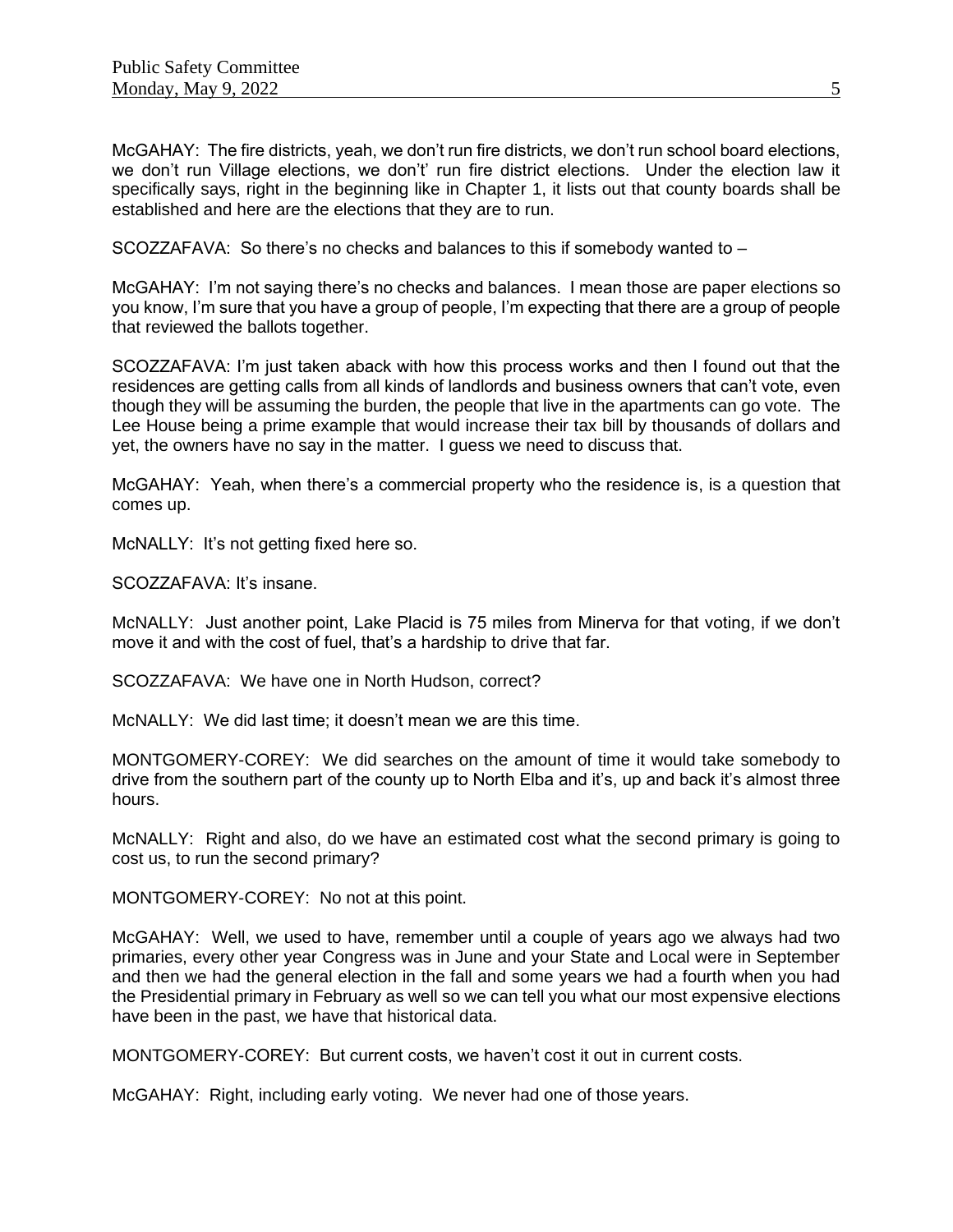McNALLY: Alright, anybody else? Anything else? Alright, thank you very much. Emergency Services – Max Thwaits.

THWAITS: Good morning. I would like to start with the first resolution, authorizing the Essex County Emergency Services to apply for and accept the fiscal year 2020 Hazmat Targeted grant for the HazMat Consortium, this grant is for the seven counties of this area.

### **RESOLUTION AUTHORIZING THE EMERGENCY SERVICE DEPARTMENT TO APPLY AND ACCEPT FOR THE FY2020 HAZARDOUS MATERIALS TARGETED GRANT FOR THE HAZMAT CONSORTIUM. Tyler, Hughes**

McNALLY: Questions or concerns? All in favor, opposed – carried.

THWAITS: For informational purposes only, our pictometry Eagle View Flight is 98% complete, for those of you interested and have access to it you can log in and select a date as early access and you can view our new pictures and that's all I have.

McNALLY: Alright, Emergency Medical Services.

THWAITS: A resolution of appreciation to the EMS providers in Essex County and recognizing the week of May  $15 - 21$ , 2022, as National EMS Week.

## **RESOLUTION OF APPRECIATION TO THE EMERGENCY MEDICAL SERVICE PROVIDERS IN ESSEX COUNTY AND RECOGNIZING THE WEEK OF MAY 15 – 21, 2022, AS NATIONAL EMS WEEK. Tyler, unanimous**

THWAITS: Also, for informational purposes it is in the State budget for fire departments that currently have a CON can now bill for the EMS services and that's all I have.

GILLILLAND: Signed by the Governor or it's in the budget?

THWAITS: It's in the budget.

McNALLY: Anybody else? We only fought for that for thirty years and then, after we fixed problem we get help from our local elected officials on that. Alright, anything else? Thank you. Sheriff – Dave Reynolds.

REYNOLDS: So I don't have a report for you but wanted to fill you in on the last month, it's been pretty busy for us so our responses, the Deputy responses through dispatch has risen from around three to four hundred to almost six-hundred just in the last month and that's tribute to the five, new people we have on the road so we're a lot more active, you can see us a lot more out there. Jail population has increased so we were hovering high forties, low fifties now we're over seven part of that is because of the Federal inmates have increased which is good for our revenue but also locally we're seeing more inmates and I think it is bail reform maybe catching up to some things because people are being sentenced. Everything is increasing, DWI's, domestics, EMS response and so on.

McNALLY: Anything for Dave? You all set, thank you. Probation – Heather Sheehan.